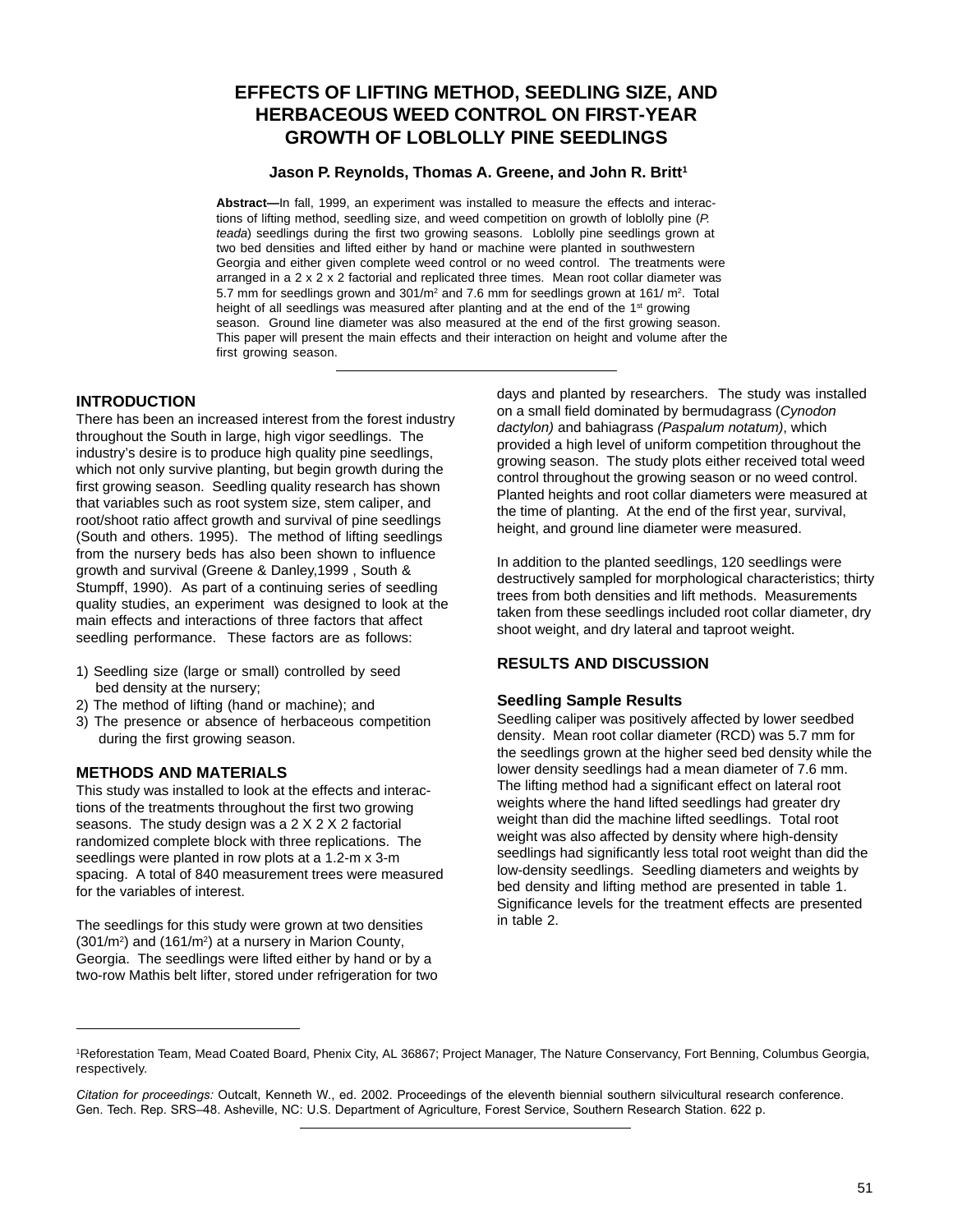**Table 1— Dry weight means (grams) for the treatments from 120 seedlings sampled for morphology**

| Seedbed<br>Density | Lifting<br>method | Shoot<br>weight (g) | Taproot<br>weight (g) | Lateral root<br>weight (g) | <b>Total Root</b><br>weight (g) | Shoot:Root<br>ratio | <b>RCD</b><br>(mm) |
|--------------------|-------------------|---------------------|-----------------------|----------------------------|---------------------------------|---------------------|--------------------|
| Low                | Hand              | 6.25                | 1.21                  | 0.84                       | 2.05                            | 3.23                | 7.67               |
| Low                | Machine           | 5.71                | 1.21                  | 0.74                       | 1.94                            | 2.98                | 7.61               |
| High               | Hand              | 3.45                | 0.57                  | 0.72                       | 1.29                            | 2.74                | 5.61               |
| High               | Machine           | 3.25                | 0.57                  | 0.47                       | 1.04                            | 3.38                | 5.71               |

**Table 2— Significance levels for treatment terms in ANOVA models for the dry weights of the dependent variables from 120 seedlings sampled for morphology**

| Treatments     | Shoot    | Tap root | Lateral root | Total root | Shoot:Root | <b>RCD</b> |
|----------------|----------|----------|--------------|------------|------------|------------|
| Significance   | $Pr$ > F | $Pr$ > F | $Pr$ > F     | $Pr$ > F   | $Pr$ > F   | $Pr$ >F    |
| Bed Density    | 0.000    | 0.000    | 0.009        | 0.000      | 0.726      | 0.000      |
| Lift Method    | 0.25     | 0.979    | 0.014        | 0.143      | 0.185      | 0.798      |
| Density X Lift | 0.59     | 0.936    | 0.291        | 0.561      | 0.003      | 0.213      |

# **First Year Growth Effects**

**Seedbed Density—**Although the lower seedbed density did produce larger seedlings, density was not a significant predictor of survival or height growth through the first year. This does not concur with previous experience or with published data (South and others 1995). Seedbed density was, however, a significant predictor of first-year volume and height. Further analysis was done using root collar diameter as a covariant to determine if there were any addition affects from seedbed density beyond seedling caliper differences. No additional variance was explained by bed density.

**Lifting Method**—Lifting method significantly improved first year survival and growth of seedlings. This affect can be explained by the greater retention of lateral root mass by the hand lifted seedling over that of the machine lifted seedlings. Table 1 shows that high density seedlings lifted by hand had nearly the same weight in lateral roots as did the machine lifted low density seedlings.

**Herbaceous Weed Control**—As expected, herbaceous weed control (HWC) significantly improved first year height growth, ground line diameter, survival, and volume index. The interaction of lifting method X HWC on volume index was significant at a 9 percent level of confidence. This interaction showed a greater positive response by hand lifted seedlings to weed control than those which were machine lifted, implying a more favorable response to silviculture from seedlings with more lateral root mass.

Significance levels for the treatments as they relate to the study plots are shown in table 3. First-year means for height and volume index are presented in figures 1 & 2 respectively. Table 4 presents the main effect means for the three randomized complete blocks. The means for all combinations of treatments are listed in table 5.

| Table 3 – Significance levels for dependent variables for seedlings in three |
|------------------------------------------------------------------------------|
| randomized complete blocks in South West, GA                                 |

| Source of<br>Variation             | Percent<br>survival | Volume index<br>year 1 (cc) | Year 1 height<br>growth (cm) | Year 1 | GLD<br>height (cm) year 1 (mm) |
|------------------------------------|---------------------|-----------------------------|------------------------------|--------|--------------------------------|
| <b>Block</b>                       | 0.9911              | 0.8191                      | 0.8211                       | 0.9860 | 0.9851                         |
| Bed density                        | 0.4091              | 0.0398                      | 0.9231                       | 0.0401 | 0.0068                         |
| Lift Method                        | 0.0473              | 0.0254                      | 0.0298                       | 0.0162 | 0.0496                         |
| <b>Weed Control</b>                | 0.0473              | 0.0001                      | 0.0003                       | 0.0003 | 0.0001                         |
| Density X Lift<br>Method           | 0.3159              | 0.4106                      | 0.4652                       | 0.3190 | 0.6555                         |
| Density X<br><b>HWC</b>            | 0.4091              | 0.9485                      | 0.1564                       | 0.1943 | 0.5189                         |
| <b>Lift Method X</b><br><b>HWC</b> | 0.4091              | 0.0974                      | 0.1448                       | 0.1293 | 0.2771                         |
| Density X Lift<br>X HWC            | 0.7808              | 0.8004                      | 0.8670                       | 0.9221 | 0.9309                         |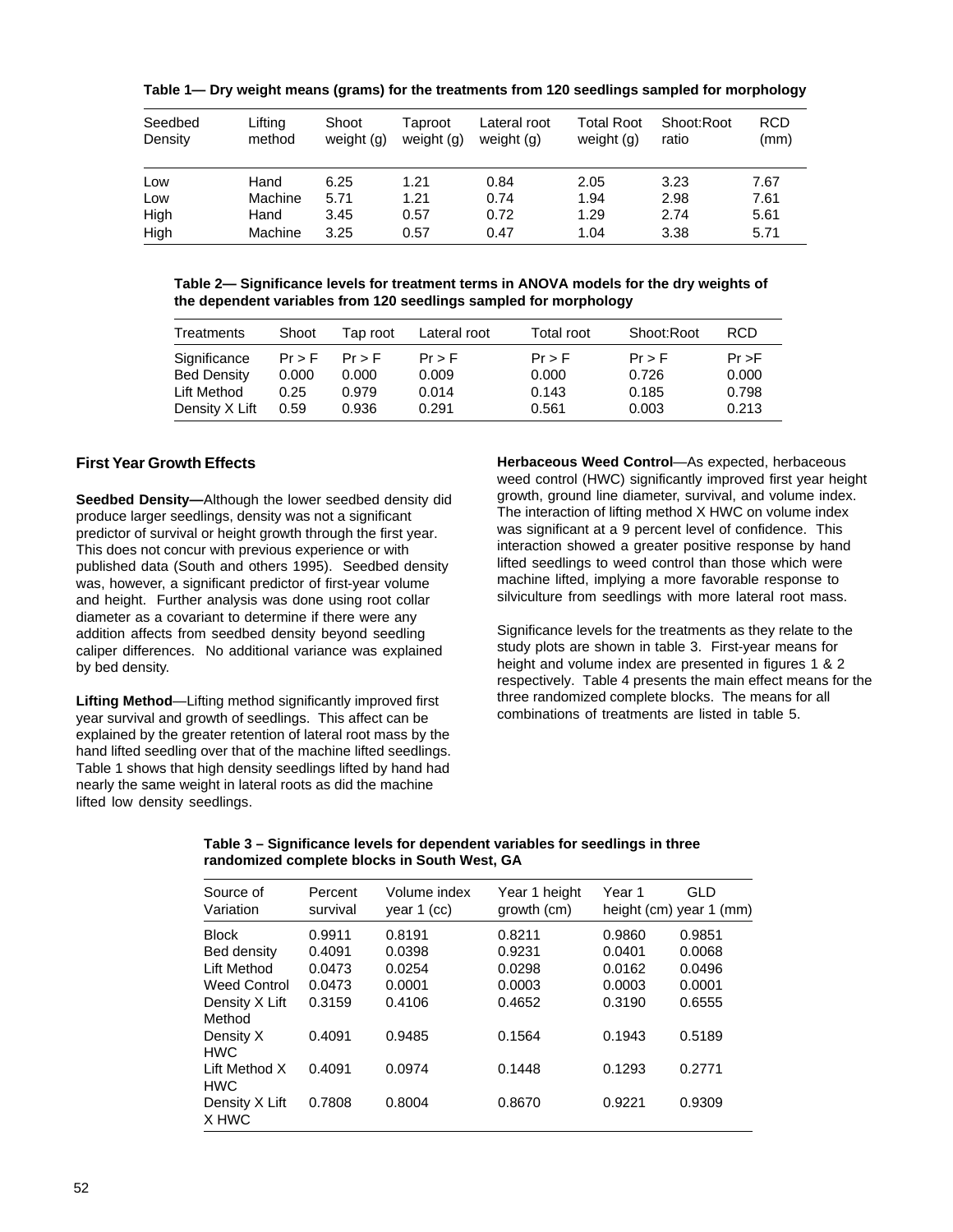| Level of<br>Main effect | Survival<br>(percent) | First flush<br>length (cm) | Volume<br>index<br>year $1$ (cc) | Height<br>growth<br>year $1$ (cm) | Height<br>year $1$ (cm) | Ground line<br>diameter<br>year 1 (mm) |  |
|-------------------------|-----------------------|----------------------------|----------------------------------|-----------------------------------|-------------------------|----------------------------------------|--|
|                         |                       |                            | <b>DENSITY</b>                   |                                   |                         |                                        |  |
| <b>LOW</b>              | 92 a                  | 15a                        | 14 a                             | 31a                               | 54 a                    | 9.3a                                   |  |
| <b>HIGH</b>             | 95a                   | 13 <sub>b</sub>            | 11 <sub>b</sub>                  | 31a                               | 49 b                    | 8.3 <sub>b</sub>                       |  |
|                         |                       |                            | <b>LIFTING</b>                   |                                   |                         |                                        |  |
| <b>HAND</b>             | 97 a                  | 15 a                       | 14a                              | 34 a                              | 54 a                    | 9.4a                                   |  |
| <b>MACHINE</b>          | 89 b                  | 13 <sub>b</sub>            | 11 <sub>b</sub>                  | 29 <sub>b</sub>                   | 49 b                    | 8.4 b                                  |  |
|                         |                       |                            | <b>HWC</b>                       |                                   |                         |                                        |  |
| <b>YES</b>              | 97 a                  | 14 b                       | 18a                              | 36 a                              | 56 a                    | 10.7a                                  |  |
| NO.                     | 89 b                  | 15 a                       | 7 b                              | 26 b                              | 47 b                    | 6.9 b                                  |  |

**Table 4—Main effect means of survival, first flush length, height increment, and end-of-season height, ground line diameter, and volume index for seedlings planted in three randomized complete blocks in Southwest, Georgia in 2000**

A difference in letters indicates significant difference at p=0.05 from Duncan's multiple range test.

**Table 5 – Year 1 means for all treatments from seedlings planted in Southwest, Georgia in 2000**

| Seedbed<br>Density | Lift<br>method | <b>HWC</b> | Survival<br>(percent) | Height<br>growth | Height | Diameter | Volume<br>index |  |
|--------------------|----------------|------------|-----------------------|------------------|--------|----------|-----------------|--|
| high               | hand           | no         | 93                    | 25               | 43     | 6.3      | 5               |  |
| high               | hand           | ves        | 100                   | 41               | 59     | 10.7     | 19              |  |
| high               | machine        | no         | 85                    | 25               | 44     | 6.2      | 5               |  |
| high               | machine        | ves        | 100                   | 34               | 52     | 9.8      | 14              |  |
| low                | hand           | no         | 96                    | 30               | 53     | 7.7      | 9               |  |
| low                | hand           | ves        | 99                    | 40               | 62     | 11.7     | 24              |  |
| low                | machine        | no         | 83                    | 26               | 48     | 7.3      |                 |  |
| low                | machine        | ves        | 89                    | 30               | 52     | 10.5     | 16              |  |





Figure 1— First year incremental height growth of the various treatments. Significant at  $p = 0.05$  level on lifting method and weed control.





Figure 2—First year volume index of the various treatments. Significant at  $p = 0.05$  for all treatments.